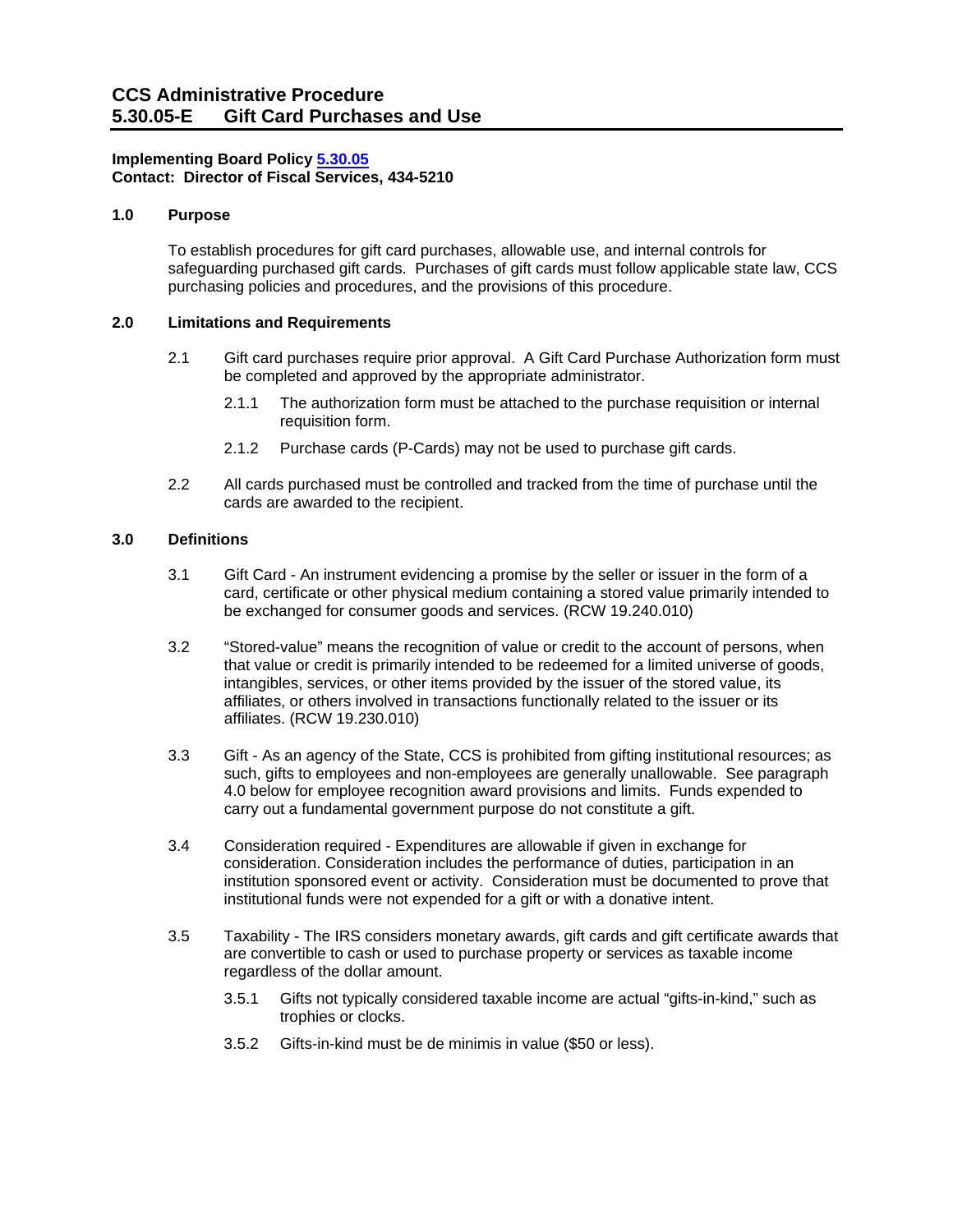### **4.0 Gift Cards for Employees**

Gift cards are allowable for employee recognition awards. (RCW 41.60.150)

- 4.1 Gift cards will be treated as taxable fringe benefits and included on the employee's W-2.
- 4.2 Volunteers are considered employees for the purposes of this procedure.
- 4.3 The maximum allowable employee recognition award is \$200 (RCW 41.60.150).

### **5.0 Gift Cards for Non-Employees**

- 5.1 Allowable uses:
	- personal services contracting. 5.1.1 Payment for services or honorariums to a business or individual (non-CCS employees). Payment for services also requires a CCS Personal Services Contract. Refer to CCS purchasing guidelines for limitations and requirements of
	- 5.1.2 Prizes awarded to students for participating in an institution sponsored event.
	- 5.1.3 As incentives for students participating in surveys or similar type of official college business.
- 5.2 A completed Form W-9 is required for issuance of gift cards valued at over \$50. The issuing department must:
	- 5.2.1 Collect a Form W-9 for each gift card recipient.
	- 5.2.2 Record the card serial number and card value on top of the W-9.
	- 5.2.3 Submit the completed W-9 to the Accounts Payable department, MS 1006.
- 5.3 Upon issuance of a gift card, acknowledgment of receipt must be provided by the recipient's signature on the gift card log, receipt (form) or W-9 (see 5.2, above).

#### **6.0 Gift Card Custodian**

- 6.1 A disbursement log must be maintained by the department staff signing the Gift Card Purchase Authorization form as custodian. The log must include:
	- 6.1.1 Purchase order/requisition or internal requisition number.
	- 6.1.2 Vendor name.
	- 6.1.3 Gift card serial number.
	- 6.1.4 Dollar amount of card.
	- 6.1.5 Date issued to recipient.
	- 6.1.6 Name of recipient.
	- 6.1.7 SID (if student or employee) or address of recipient.
- 6.2 Completed logs must be sent to the Accounting/Internal Control office, MS 1006, or faxed to 434-5279.
- 6.3 The Accounting department will notify the Payroll department when an employee is listed on the log.
- 6.4 Gift card inventory must be maintained in a secure location.
- 6.5 Independent, unannounced physical counts of the gift card inventory will be performed on a periodic basis by CCS Business office representatives. .